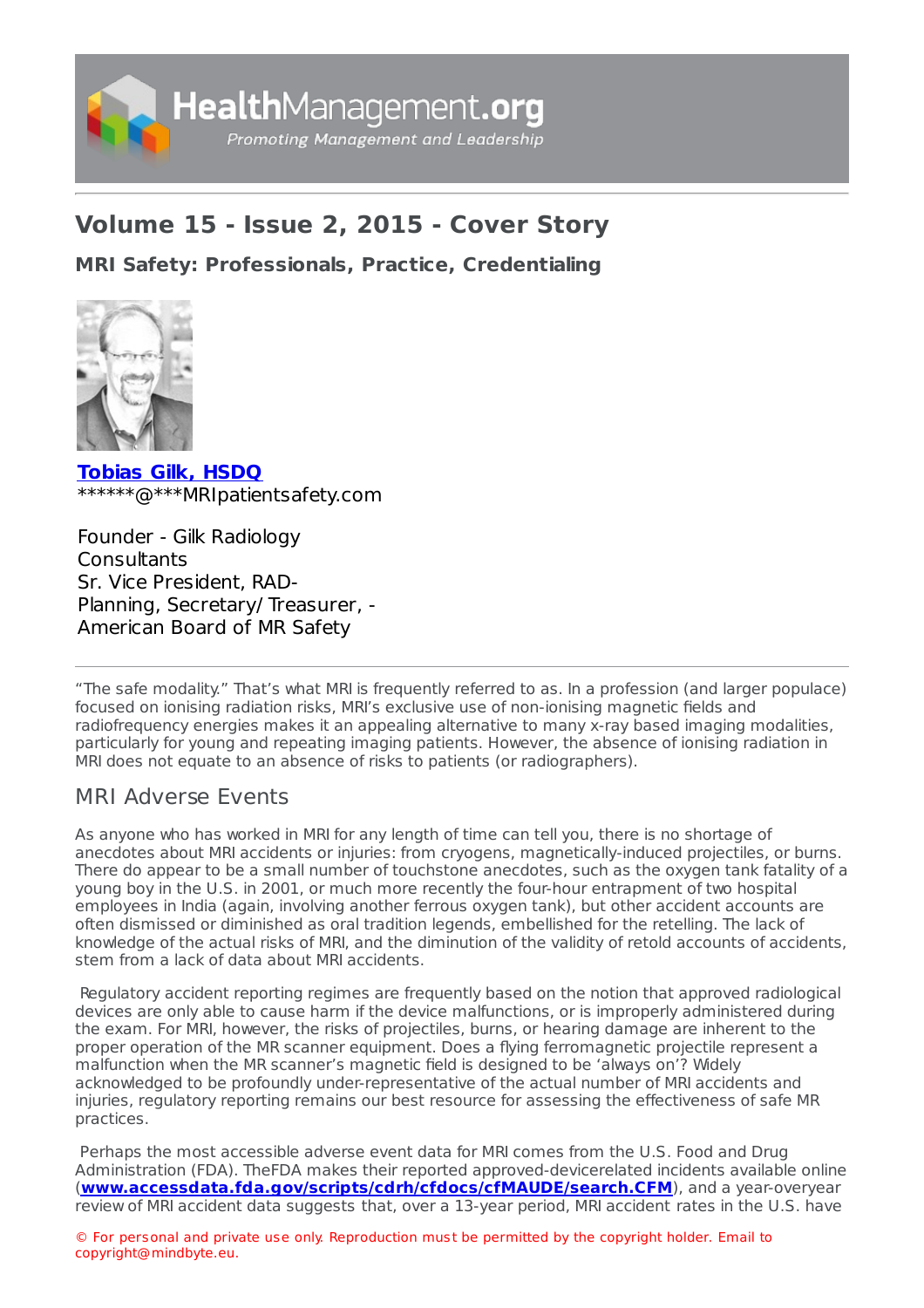review of MRI accident data suggests that, over a 13-year period, MRI accident rates in the U.S. have plateaued at a rate that has grown nearly five times the rate for overall utilisation from the year 2000 (see Figure, p. 100).



While generalised MRI accident growth should be a cause for alarm in the industry, it is the nature of the specific accidents that reveals the keys to prevention.

With regard to accident prevention, MRI accidents and injuries reported in the United States are exceedingly rarely attributable to the MRI equipment malfunctioning. Like any machine, MRI systems do experience errors, breakage, or malfunction that can cause harm, but when looked at in the context of the total number of adverse events, it is clear that other aspects of bolstering MR safety will have more substantive positive effects on reducing accidents.

When evaluating two years of FDA MRI device injury accident reports, it was discovered t hat m ore t han 8 5% o fall reported injuries stemmed from RF burns, ferromagnetic projectiles, and hearing damage (**[youtube.com/watch?v=ciMRYXhlzg](https://www.youtube.com/watch?v=c-iMRYXhlzg)** - recorded research presentation to 2012 RSNA Annual Meeting, entitled "MRI Accidents & Adverse Events: Empirical Analysis of Frequency, Type, Severity, Trends, and Preventions"). In the overwhelming majority of cases of injury studied from that two-year period, existing best practice standards guiding operations and patient care would have prevented the injury, had they only been followed. In short, the phenomenon of MRI injury accidents is one of "pilot error," and not equipment malfunction, that is responsible for the overwhelming majority of injuries in the MRI setting.

# Regulatory Background

Disturbingly, while there are established best practice guidance standards available for MRI that have provisions that can be shown to reduce accidents and injuries when followed, these standards have failed to be incorporated in many regulatory, licensure, or accreditation programmes for healthcare providers. In this instance, the moniker of "the safe modality" may have led governing boards and bodies to believe that requirements haven't been necessary to prevent MRI injury. After all, how could "the safe modality" possibly produce injuries?

Those regulations that do exist largely don't appear to be specifically shaped by the occurrence of injury accidents that continue to happen. Take, as an illustration, the single most substantial piece of MRI safety regulation to have been proposed anywhere in the world in the past decade, the EU's Physical Agents (EMF) Directive.

### EU Physical Agents (EMF) Directive

The Physical Agents (EMF) Directive, while not targeted specifically towards MRI, purported to be safety legislation intended to diminish occupational exposure to non-ionising radiation. The effects of the EMF Directive on MRI, as originally proposed, would have been to substantially curtail the allowable working hours of MR radiographers, radically shifting the cost structure of providing MR services.

It was later revealed that the EMF portions of the Directive were not based on acute health risks, as

© For personal and private use only. Reproduction must be permitted by the copyright holder. Email to copyright@mindbyte.eu.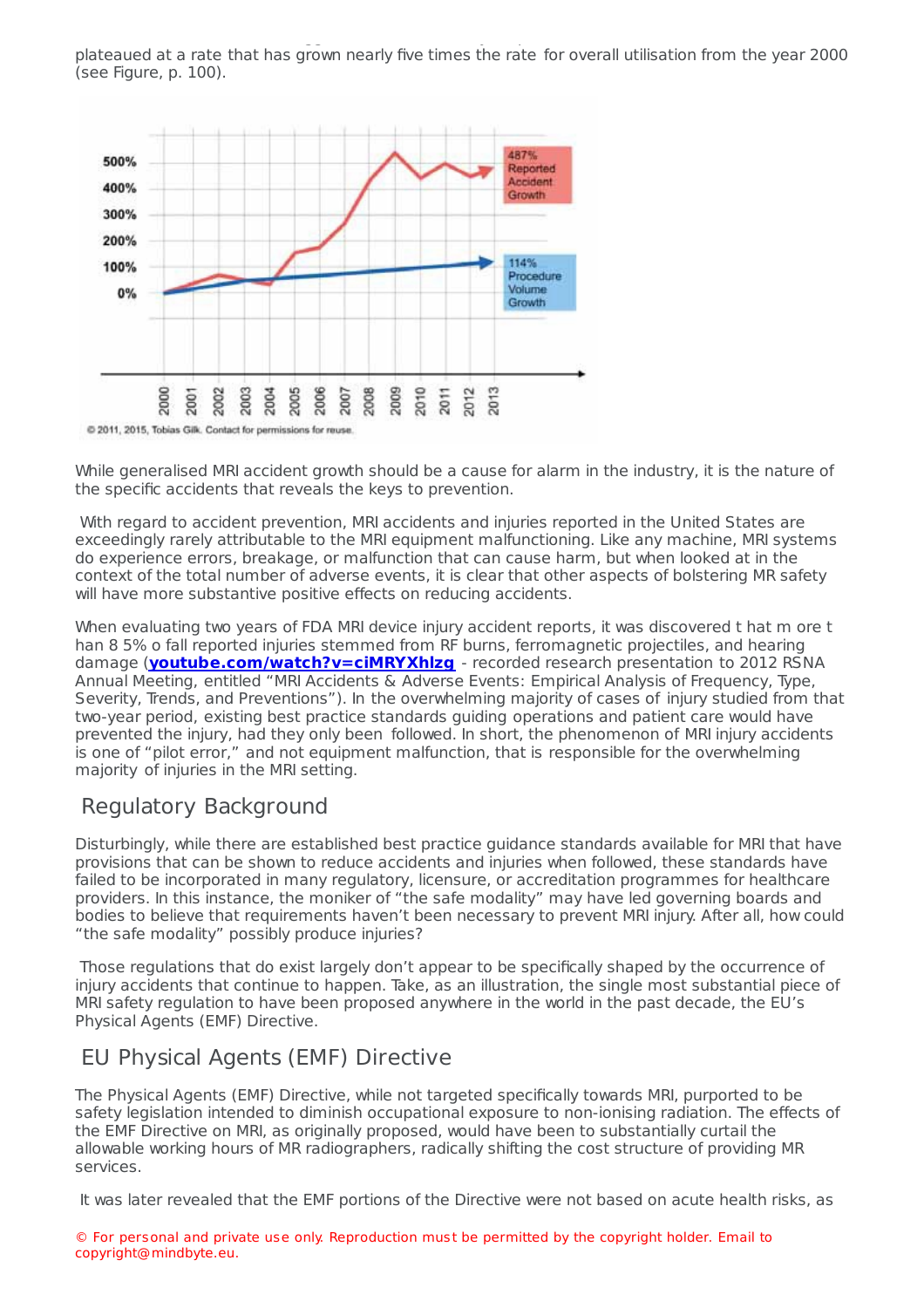It was later revealed that the EMF point of the EMF point  $\alpha$  acute health risks, as as directive were not based on acute health risks, as as as a more revealed on acute health risks, as as as as as as as as as as as as originally stated, but rather were intended to be precautionary, based on small studies that weren't immediately relevant to the conditions found in clinical MRI. During the effort to postpone (and ultimately obtain an exemption for MRI from) the implementation of the EMF Directive, nearly a decade passed where the only regulatory effort of the EU purportedly on behalf of MR safety required the concerted effort of medical physicists, trade organisations, and healthcare providers themselves, to beat back serviceimpairing regulation. In short, fighting the EMF Directive stole nearly a decade of resources that might otherwise have been directed at the actual sources of MRI injury.

### Accreditation

Accreditation regimes promote themselves as being overseers of both quality and safety, but the "safety" half of this promise is often not met for MRI. In the U.S., where accrediting agencies compete for healthcare providers' business, there are inherent disincentives to enacting new unilateral requirements (and thereby making competing accreditation organisations appear 'less onerous'). This is further complicated when an accreditation organisation simultaneously serves as a professional society for radiologists who have ownership interests in imaging facilities, equipment, and practices. The standards of practice described in the four-times published American College of Radiology's guidance Document on MR Safe Practices (Expert Panel on MR Safety 2013) are not (as of the date of this publication) requirements of the ACR's own MR accreditation programme.

# Prevention, Professionals and Credentialing

So, if one were to specifically target the source(s) of contemporary MRI accidents and injuries in order to better prevent them, where would one focus their efforts? Western MRI equipment is already profoundly reliable, and existing means of oversight of a healthcare enterprise or the image quality of a piece of MRI equipment neither seem effective nor practical routes towards enhancing safety, given the inherent conflicts of interest. If MR accidents and injuries could be prevented with existing best practices, and are - nearly universally - the result of lapses at the point of care, perhaps the focus on reducing MRI accidents should be directed to the MR professionals directly responsible for patient care.

Individually, and in groups, organisations within the MRI industry have begun by seeking to standardise definitions of the specific MR safety duties and knowledge attributed to radiologists, researchers, radiographers, and medical physicists responsible for the safety of patients or research subjects. The Medicines and Healthcare Products Regulatory Agency (MHRA), the Society of Radiographers (SOR), the British Association of MR Radiographers (BAMRR), and the Institute of Physics and Engineering in Medicine (IPEM) individually sought to codify these roles and responsibilities, with some agreement, but also significant conflicts, among their preliminary standards.

While international efforts are presently afoot to reconcile the different nomenclature and standards defining MR safety roles, the recently formed nonprofit American Board of Magnetic Resonance Safety (ABMRS), which was formed for the specific purpose of credentialing MR professionals in matters of safety, is both participating in the international effort, and already looking beyond it to what can be done with standardised MR safety roles.

While standardised definitions and roles will go a long way to shaping the future structure of MRI safety, unified terminology itself won't improve safety at the point of care. ABMRS seeks to turn these shared positions into actionable standards. Within a few months, ABMRS intends to begin a credentialing process, certifying MR safety professionals.

The ABMRS MR Safety Certified™ (MRSC™) credential will demonstrate a diplomate's competency within a range of MR safety topics, and to levels commensurate with his/her role in responsibility for safety at the point of care. The organisation has published a syllabus/outline of the subject areas that will be subject to examination (**http://abmrs.org/Syllabus.php**). The exams are slated to present a mixture of didactic and scenario-based questions, intended to test a candidate's mastery of the science underpinning MR safety considerations, as well as their ability to translate scientific information into practical application.

This year, ABMRS will offer MR Safety Certified™ credentialing for three positions: MR Medical Director/Physician (MRMD), MR Safety Officer (MRSO) and MR Safety Expert (MRSE).

The MR Medical Director will be the only position with a prior credential requirement. Candidates for the MRMD exam must have, at the time of examination, either an MD or DO. This is due to the particular fiduciary and legal obligations specific to the physician's duty to the MR patient.